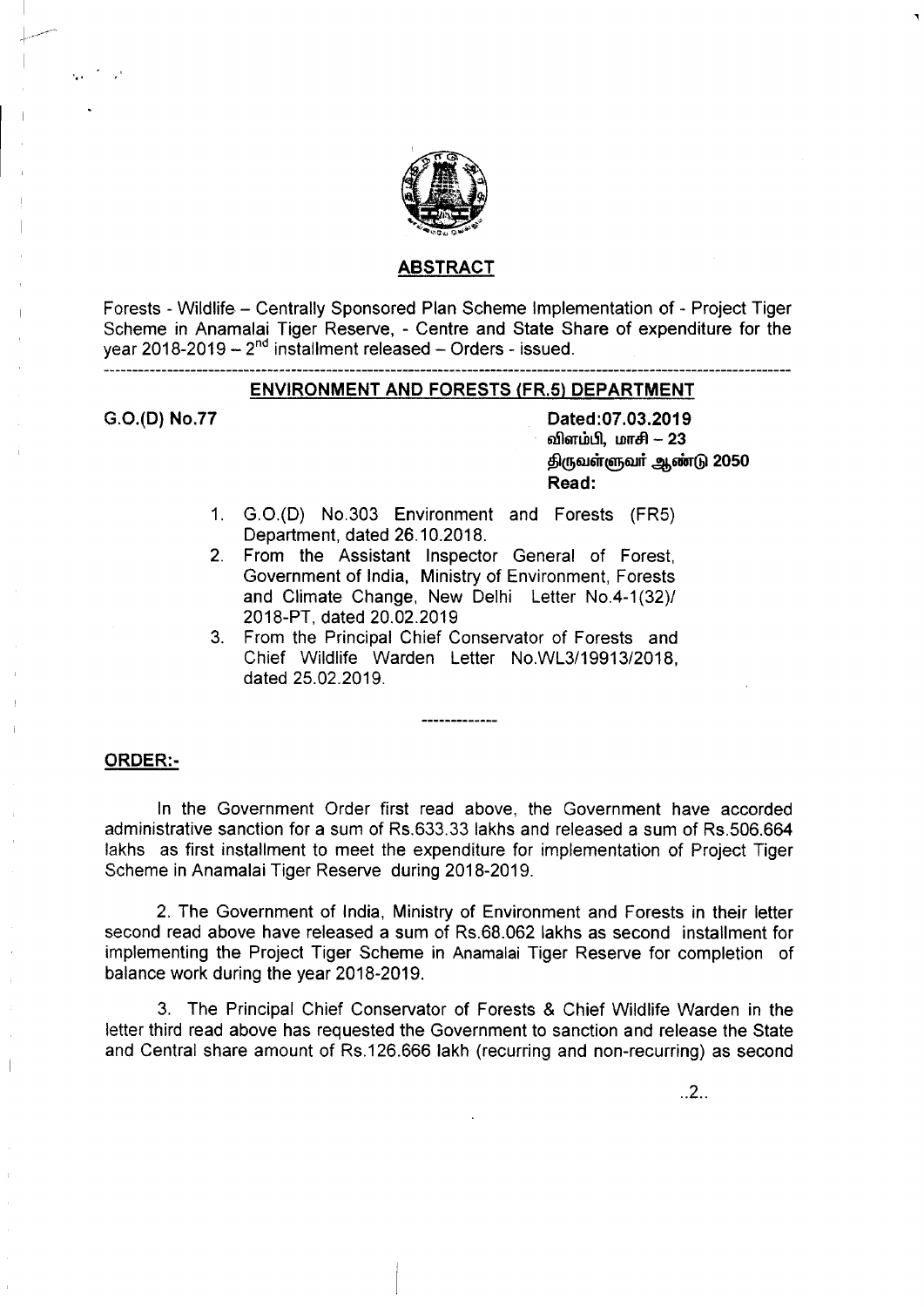..2..

installment for implementing the Project Tiger Scheme in Anamalai Tiger Reserve during 2018-2019 as detailed below:-

(Rs.in lakhs)

|                     | <b>GOI share</b> | <b>GoTN share</b> | <b>Total</b> |
|---------------------|------------------|-------------------|--------------|
| A Non - Recurring   | 28.376 (60%)     | 18.916 (40%)      | 47.292       |
| <b>B.</b> Recurring | 39.686 (50%)     | 39.688 (50%)      | 79.374       |
| Total               | 68.062           | 58.604            |              |
| Grand Total (A+B)   |                  |                   | 126.666      |

4. The Government after careful consideration, sanction a sum of Rs.126.666 lakhs (Rupees One crore twenty six lakh sixty six thousand and six hundred only) as second and final installment for implementing the Project Tiger Scheme in Anamalai Tiger Reserve for completion of balance work during the year 2018-2019.

5. The expenditure sanctioned in para 4 above shall be debited to the following heads account-

# $(i)$ . Non-recurring  $(60:40)$  cost  $-$  Rs.47.292 lakhs

4406 - Capital Outlay on Forestry and Wildlife - 02 Environmental Forestry and Wildlife - 110 Wildlife. Central Sector Schemes - SA Tiger Reserve Scheme - 16 Major works

(DP Code:4406-02-110-SA-1606)

# (ii). Recurring (50:50) cost RS.79.374 lakhs

2406 Forestry and Wildlife  $-02$  Environmental Forestry and Wildlife  $-$ 110 Wildlife Preservation. Schemes Shared between State and Centre \_ UE Tiger Reserve Scheme - 18 Maintenance - 01. Periodical **Maintenance** 

(DP Code:2406-02-110-UE-1815)

6. The Principal Chief Conservator of Forests and Chief Wildlife Warden shall ensure that the terms and conditions laid down by the Government of India in their letter second read above should be followed strictly.

..3..